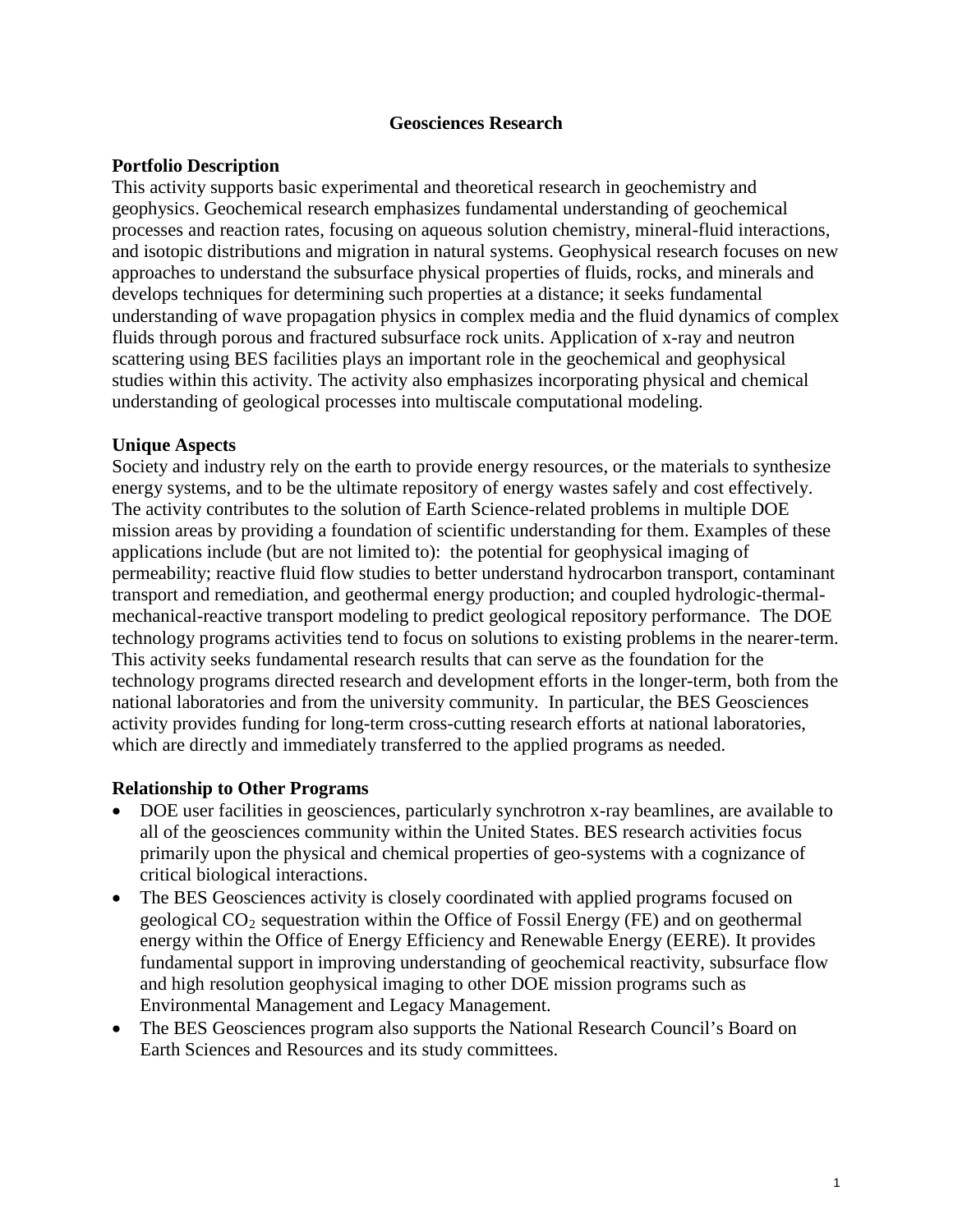### **Significant Accomplishments**

BES Geosciences has pioneered the use of synchrotron science and neutron science applications in the Earth sciences at the NSLS, APS, ALS, SSRL and SNS since their inception.

- The GSECARS beamline has been built and commissioned (in collaboration with NSF) as a center for high-resolution analytical geochemistry for the whole Earth sciences community, including multiple DOE applied program users. The Geosciences activity currently also supports other beamline activities at the Advanced Photon Source (APS) and at the National Synchrotron Light Source (NSLS) at Brookhaven National Laboratory.
- Geosciences-supported investigators are significantly involved in plans for several new beamlines at the NSLS-II facility, and the program has provided seed funding for beamline transitions from NSLS I to NSLS II.
- Geosciences research projects, unique BES supported laboratory facilities, and BES funded workshops on Basic Research Needs for Geosciences and in topical areas are the foundations for identifying research opportunities for research and development integration activities between the Office of Science and the applied program offices. These workshops have also produced broadly applicable publications pertinent to geosciences topics of current interest.

# **Mission Relevance**

This activity provides the basic research in geosciences that underpins the nation's strategy for understanding and mitigating the terrestrial impacts of energy technologies and thus is relevant to the DOE mission in a number of ways. Performance assessments of energy and environmental systems can't be tested with any usual engineering approach. They have to rely upon conceptual and computational predictions of those systems over geological periods of time (decades to centuries to millennia), and over technological spatial scales (kilometers), based on geological observations. This activity develops the fundamental understanding of geological processes relevant to energy materials production and for geological disposal options for byproducts from multiple energy technologies. This new knowledge will be critical to developing robust monitoring, verification and accounting metrics for regulatory approaches to new energy technologies, and as the foundation for consent-based waste disposal approaches. Knowledge of subsurface geochemical processes is essential to determining the fate and transport properties of harmful elements from possible nuclear or other waste releases. Geophysical imaging methods are needed to measure and monitor subsurface reservoirs for hydrocarbon production, or for carbon dioxide storage resulting from large-scale carbon sequestration schemes.

### **Scientific Challenges**

Understanding the natural heterogeneity of geochemical and geophysical properties, processes, and rate laws is critical to managing improved production of the Earth's energy resources and safe disposal of energy-related wastes. Improved imaging and tracking of geochemical processes at the atomic (angstrom) scale using synchrotron x-rays and neutrons is critical for progress in understanding geochemical systems. New investigations are needed at the smallest scales to study electronic properties, geochemical reactivity, solute properties, and isotopic distributions in both inorganic and organic systems. Understanding pristine natural systems and DOE-specific sites requires improving our capabilities to make and understand high-resolution geochemical and geophysical measurements experimentally and in the field, and to model them. Understanding mineral surface-particle-fluid interactions is key to predicting the fates of contaminants in the environment or predicting nuclear waste-site performance. Improved high